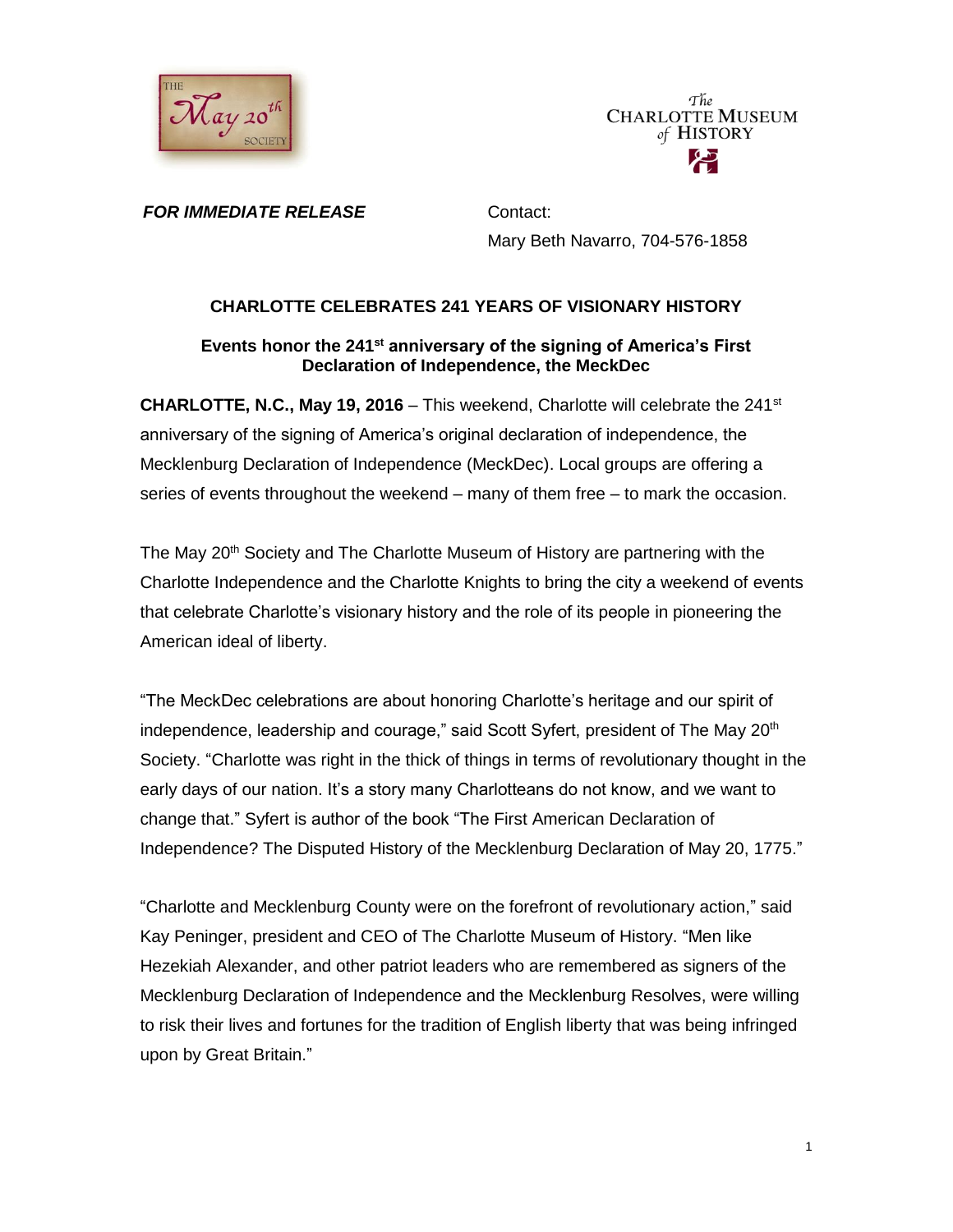

The **CHARLOTTE MUSEUM** of HISTORY

# **Events on May 20 and May 21**

The following events mark the  $241^{st}$  anniversary of May 20, 1775, the date of the signing of the MeckDec.

## **Friday, May 20, 11 a.m.-5 p.m.**

• Bank of America Heritage Center in Founders Hall uptown, 100 N. Tryon St. (in the Bank of America Corporate Center)

Previously unseen historic documents related to the MeckDec will be on display for the first time ever in Charlotte at Founder Hall in uptown. The papers have lain dormant in the Wilson Library at the University of North Carolina at Chapel Hill for decades. They include a document by an unknown author that some historians have called the "Rosetta Stone" of the MeckDec and also the handwritten notes of John McKnitt Alexander, the keeper of the original MeckDec papers.

#### **Friday, May 20 at noon**

• Independence Square, corner of Trade and Tryon streets

**The May 20th Society's annual commemoration of the signing of the MeckDec** will include military and Colonial re-enactors, historical readings, revolutionary segwalloons, cannon firing and good old American-style patriotic celebration.

- This year's celebration will be special because it will include the dedication of a new historical marker honoring the signing of the Mecklenburg Resolves on May 31, 1775. The Resolves are believed to be the successor document to the MeckDec.
- Past MeckDec celebrations have included former presidents (Taft, Wilson, Eisenhower and Ford), military generals, a first lady and countless dignitaries. This year marks the 100<sup>th</sup> anniversary of President Woodrow Wilson's visit to Charlotte to celebrate MeckDec Day.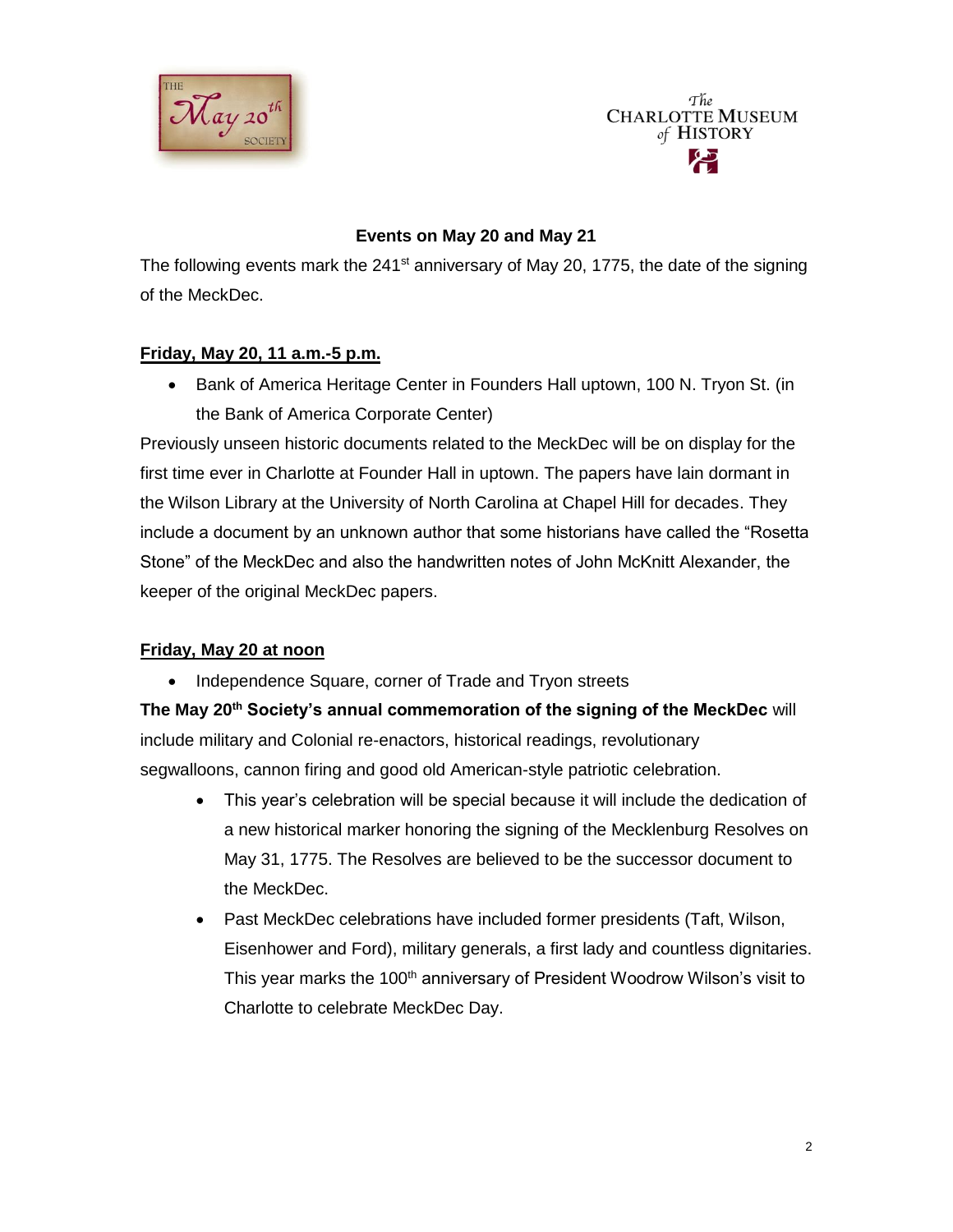



#### **Friday, May 20 at 12:30 p.m.**

• Settler's Cemetery, corner of Fifth and Church streets Immediately following the noon commemoration, **a new marker will be dedicated in Settler's Cemetery** in memory of Revolutionary War patriot Ephraim Brevard.

## **Friday, May 20, 5-7 p.m.**

• The Olde Mecklenburg Brewery, 4150 Yancey Rd.

The Charlotte Museum of History and The May 20th Society will host a **Charlotte history trivia night at The Olde Mecklenburg Brewery**, including t-shirts and other giveaways.

## **Saturday, May 21, 10 a.m. – 2 p.m.**

• The Charlotte Museum of History, 3500 Shamrock Dr.

**The Charlotte Museum of History will host its annual celebration of the Mecklenburg Declaration of Independence and Resolves.** This family-friendly celebration includes crafts, such as making your very own MeckDec book and creating animals of the Backcountry. The Museum will offer free tours of the Hezekiah Alexander Home Site (c. 1774) – the oldest existing home in Mecklenburg County – where people can learn about Alexander's leadership in the years that led to the American Revolution. A special presentation by docent Tom Phlegar on the "Southern Campaign of the American Revolution" will be offered at 11 a.m. The day's events are all free and open to the public and include cake and lemonade.

# **Saturday, May 21, at 6:05 p.m.**

• BB&T Ballpark, 324 S. Mint St.

**MeckDec Day at the Ballpark with the Charlotte Knights.** Fans of history and baseball can join The May 20<sup>th</sup> Society and The Charlotte Museum of History at BB&T Ballpark to watch the Knights take on the Gwinnett Braves. The game will include lots of MeckDec fun – Capt. James Jack will throw out the first pitch, and historical re-enactors will greet fans.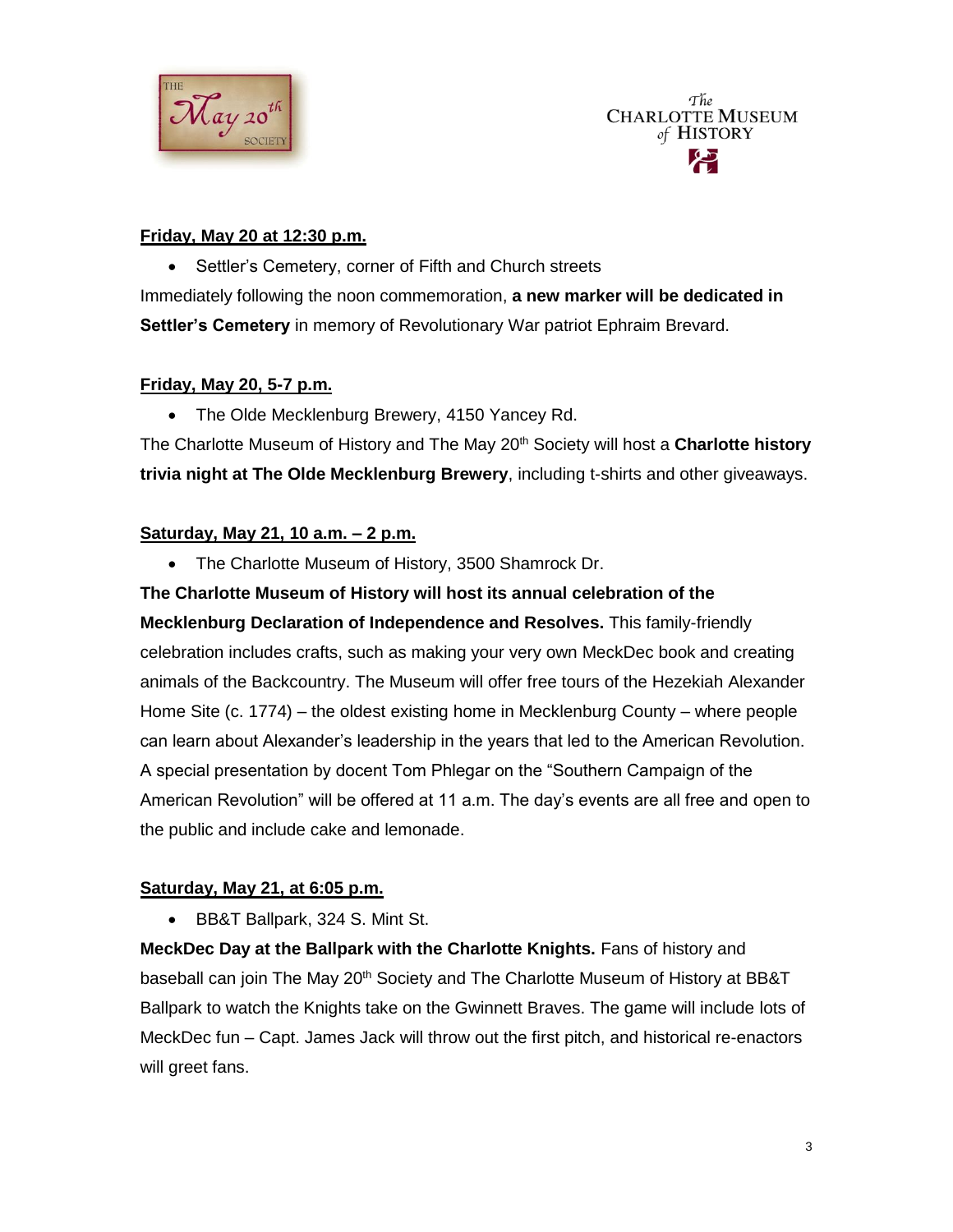



#### **Saturday, May 21, at 7 p.m.**

Ramblewood Stadium, 10200 Nations Ford Rd.

**MeckDec Day at Ramblewood Stadium with the Charlotte Independence.** Soccer fans can celebrate as the Charlotte Independence take on FC Cincinnati. The night will include history trivia, and the first 500 fans will receive a special drink hugger commemorating MeckDec Day.

#### **About the Mecklenburg Declaration of Independence**

The history of the MeckDec began soon after news of the battles of Lexington and Concord arrived in Charlotte Town (present-day Charlotte). The following day, on May 20, 1775, prominent civic leaders adopted The Mecklenburg Declaration of Independence (MeckDec) – the first declaration of independence in America. The MeckDec itself is steeped in mystery and controversy. There are no records of its publication before 1819, and many historians doubt it ever existed. But it is memorialized on North Carolina's state flag and its state seal, where the date May 20, 1775, appears.

There is no doubt about the existence of the MeckDec's companion document, the Mecklenburg Resolves. A committee of local militia members adopted these "resolves," or resolutions, and signed them on May 31, 1775. They were reported on and published in their entirety less than a month later in *The South Carolina Gazette* newspaper. They declared all royal authority to be suspended and laid out a plan for how Mecklenburg County would govern itself. This year's MeckDec celebration at Independence Square at noon on Friday, May 20, will include the dedication of a new historical marker honoring the Mecklenburg Resolves.

#### **About The May 20th Society**

The Society promotes Charlotte's rich history of being the first American colony to declare independence from Great Britain. On May 20, 1775, more than two dozen colonial civic leaders from Mecklenburg County approved and unanimously adopted the Mecklenburg Declaration of Independence. In honor of this historic occasion, The May 20<sup>th</sup> Society hosts several ceremonial events including live re-enactments, a speaker